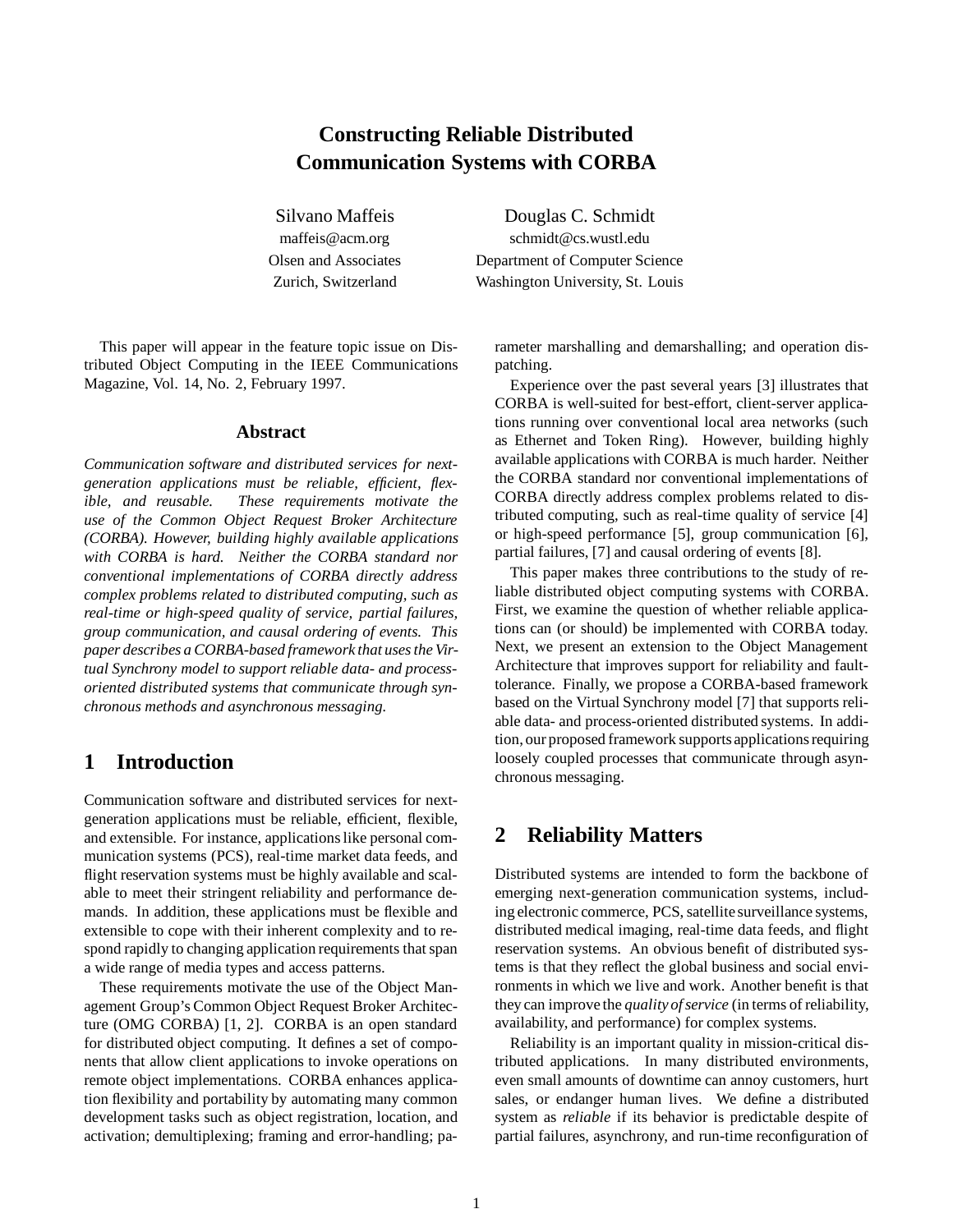the system. In addition, we require reliable applications to be *highly available*, *i.e.,* the application can provide its essential services despite the failure of computing nodes, software objects, and communication links.

Certain aspects of distributed systems make reliability more difficult to achieve. For instance, partial failures are an inherent problem in distributed systems. The "mean time to failure" (MTTF) of components in a distributed system rapidly decreases as the number of computing nodes and communication links that constitute the system increases. Another inherent problem is that developers must address complex execution states of concurrent programs. Distributed systems consist of processes that run in parallel on heterogeneous platforms and are therefore prone to race conditions, communication errors, node failures, and deadlocks. Thus, distributed systems are often more difficult to develop, administer, and maintain than their centralized counterparts.

Conversely, other aspects of distributed systems can help make applications more robust. For instance, distributed systems can be made more reliable than centralized systems by providing important services redundantly on multiple nodes. To enable redundancy, active or passive replication should be supported by the communication system used to run distributed applications.

Hence, we face a peculiar situation: although programming distributed applications is a daunting and error-prone task, a high degree of failure tolerance and reliability can be achieved if the underlying communication system software supports replication. The conclusion we draw is that non-robust communication software will lead to fragile distributed applications that will be frequently unavailable and will require constant supervision. In contrast, sophisticated communication software (such as the Virtual Synchrony approach presented in Section 4.3) can lead to distributed applications that are inherently more reliable, more modular, and more scalable than centralized ones.

## **3 Software Quality Matters**

Most reported success with object technology has involved centralized applications running on stand-alone computers. In particular, user interfaces have widely adopted objectoriented design and programming techniques [9]. In contrast, relatively few examples [10, 3] of object-oriented distributed systems are currently deployed in production commercial systems.

There are a number of interesting projects that are currently employing object-oriented distributed technology and which are planned to become operational shortly. For example the Iridium system, which is being designed and manufactured by Motorola and associated companies, intends to provide global personal satellite based communications via hand-held terminals by the year 1998. Iridium will use 66 satellites orbiting in six 450 miles altitude polar planes and will cost in excess of \$4 billion US dollars. The number of subscribers to this system is expected to exceed 1 million. Motorola is

using CORBA to implement portions of the Iridium system control software.

Building distributed systems is complex and expensive. Distribution presents developers with a number of *inherent problems* such as latency, concurrency control, heterogeneity, and partial failures. Further complicating matters are *accidental problems*such as the lack of widely reused higherlevel application frameworks, primitive debugging tools, and non-scalable, unreliable software infrastructures.

Distributed object models like CORBA were devised to address several of these problems. In CORBA, objects are specified in a strongly typed interface definition language (IDL). Thus, CORBA objects can be used to hide *heterogeneity* and the details of the underlyingsystem software, communication protocols, and hardware. For instance, two CORBA objects running on the Object Request Brokers (ORBs) of different manufacturers can interoperate with each other even when implemented in different programming languages, operating systems, or hardware platforms.

CORBA's synchronous method invocation model can help programmers avoid *concurrency* related problems. Moreover, CORBA object services (such as the Event, Concurrency, and Transaction Service) help to orchestrate the activities of distributed network objects that execute in parallel across local area and wide area networks.

The CORBA model by itself does not provide solutions to the problem of detecting and reacting to *partial failures* and to *network partitioning*. However, a CORBA object can encapsulate internal state and make it accessible through an IDL interface. Due to this encapsulation, fault-tolerance techniques like replication and state-checkpointing become easier to implement because the internal state of an object is isolated.

There is a need for distributed *debugging* tools and runtime validation tools in the CORBA model. Distributed debugging has not been addressed by the OMG yet. However, viewing a complex system in the form of distributed state machines that interact by invoking operations on each other can help in tracing distributed activities and in isolating and correcting problems.

Reliable distributed computing requires the presence of an execution model that allows programmers to predict the behavior of a distributed application despite asynchrony, concurrency, and partial failures. There are three interesting models that can help in building reliable systems: *message queues*, *TP monitors*, and *Virtual Synchrony*. Each model represents a certain view of distributed computing and has its specific advantages and disadvantages. Below, we give an overview of the models and explain how CORBA can be used to define a unified model for reliable distributed object computing.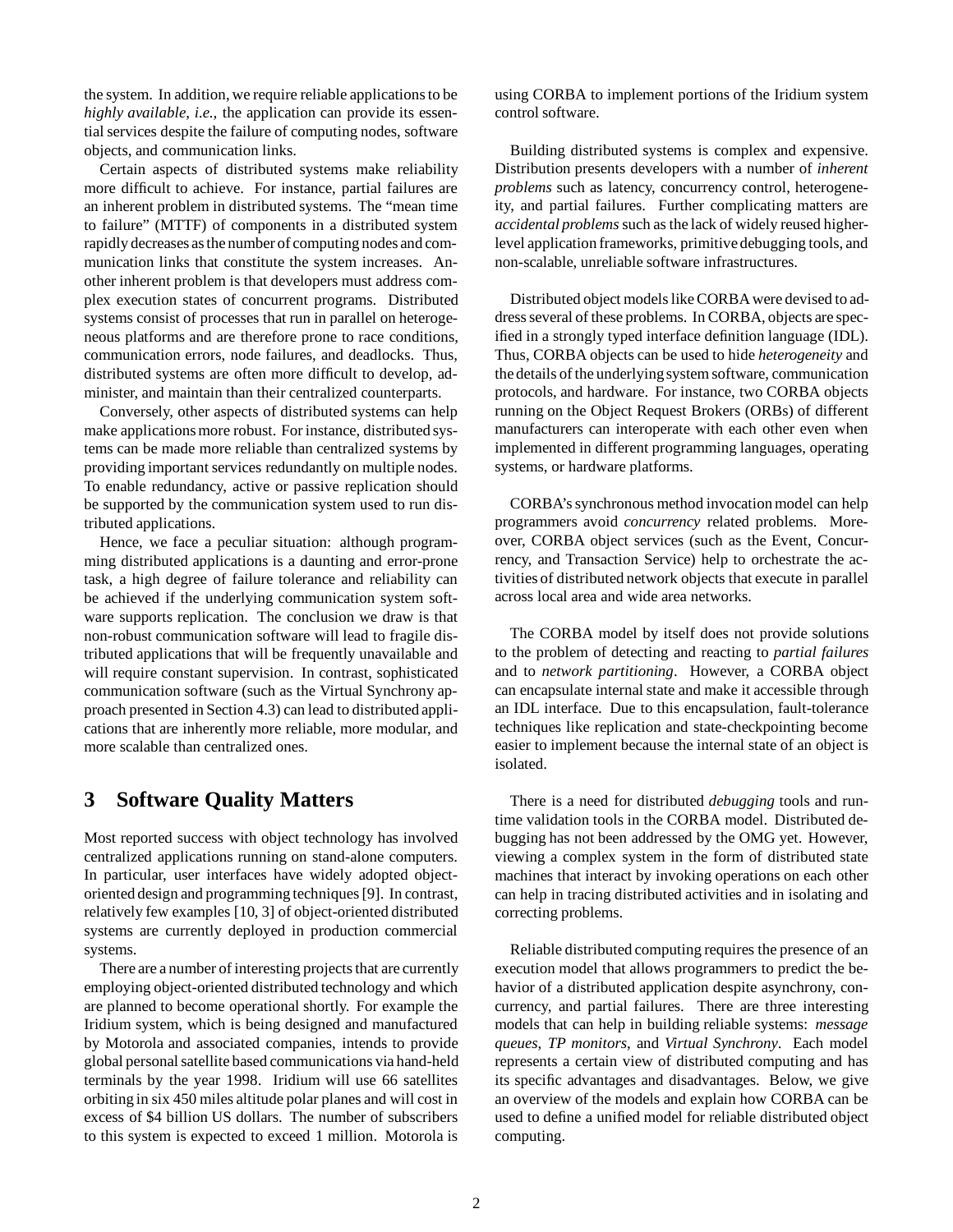### **4 Evaluating Alternative Solutions**

### **4.1 Message Queues**

### **4.1.1 Overview**

A straightforward approach to reliability employs *message queues (MQ)* for inter-process communication (Figure 1).



Figure 1: Inter-process Communication Using Message Queues.

A process  $S$  that wants to reliably submit message  $M$  to process <sup>R</sup> submits the message to its local MQ handler. The handler writes the content of the message on non-volatile storage to avoid message loss if a crash occurs. After having submitted the message, process  $S$  is relieved from any activity necessary to deliver  $M$ . The MQ handler consists of an independent process that is responsible for storing and delivering messages on behalf of application processes. <sup>S</sup>'s handler attempts to transfer the message to  $R$ 's handler. If the destination handler happens to be unavailable because of downtime, a site crash, or a network partition, <sup>S</sup>'s handler will attempt to deliver the message periodically until  $R$ 's handler becomes available.

Reliability is achieved by decoupling sender processes from receiver processes. A sender can submit a message without having to know whether the receiver is unavailable and without having to deal with transient network failures. The model can tolerate the failure of MQ handlers because messages are written to non-volatile storage automatically and can be retransmitted, if necessary.

#### **4.1.2 Variations**

Several refinements to the basic Message Queue scheme are possible. For instance, instead of logging messages to disk, the queue could be maintained in memory to increase performance. To increase reliability, the queue must be replicated among two or more nodes, or a battery-backed RAM disk or *Flash Memory* could be employed as a non-volatile message buffer.

A publish/subscribe API can be used to present a convenient access point to the MQ. Receiver-processes register their interest in particular messages by subscribing to a specific *subject* with the MQ handler. Sender-processes submit messages, using subjects as addresses. A sender process can be replaced by another process at run-time, as long as the new process services the same subjects as the original one. The ability to replace service implementations transparently (*i.e.,* without affecting clients) is important for configurability and availability.

An area related to message queues is *mail enabled applications*. These applications use existing e-mail mechanisms to store-and-deliver inter-process communication (IPC) messages. Thus, e-mail can be used as a powerful and ubiquitous type of middleware in many organizations. Several APIs for mail enabled applications exists, for example VIM (jointly backed by Lotus, Apple, IBM, Borland, MCI, Oracle, Word-Perfect, and Novell), MAPI (by Microsoft), and CMC (by the X.400 API association). These APIs provide functions for single-point and multi-point message delivery, message box manipulation, managing address directories, composing mail, authentication, and security.

### **4.1.3 Evaluation**

The MQ model is well-suited for applications that can be interconnected by an asynchronous, one-way, "forward-andforget" communication paradigm. The advantage of the MQ model is that it is easy to use, implement, and understand. In addition, it supports disconnected operation of mobile equipment. To that purpose, a mobile device can direct messages to a local MQ handler while disconnected. Upon reconnection to a backbone network the messages are transmitted over the network by the handler.

The drawbacks are that some type of recoverable message log must be provided and that high-availability is not supported. Using a disk to log messages is the most straightforward approach to recoverability. However, disks impose tight limits on the maximum throughput. A battery-buffered RAM disk can lead to better performance, albeit at a higher cost.

Another drawback is the lack of support for two-way communication in many MQ products. One manifestation is the lack of return values. Furthermore, senders typically have no guarantee of delivery; they don't know when or if a message is delivered.

The message queue model does not ensure high availability. In case of a crashed queue handler, a queued (but not yet delivered message) remains unavailable until the defect that lead to the crash is repaired. A replicated RAM queue can offer good performance and availability, but requires sophisticated group communication support, which we describe in Section 4.3.

### **4.2 Transaction Processing Monitors**

#### **4.2.1 Overview**

A *transaction processing monitor* (TP monitor) [11] allows a distributed client application to bracket a series of service invocations by begin/end transaction markers. If a service fails during a transaction, the transaction monitor will *roll back* invocations issued within the transaction.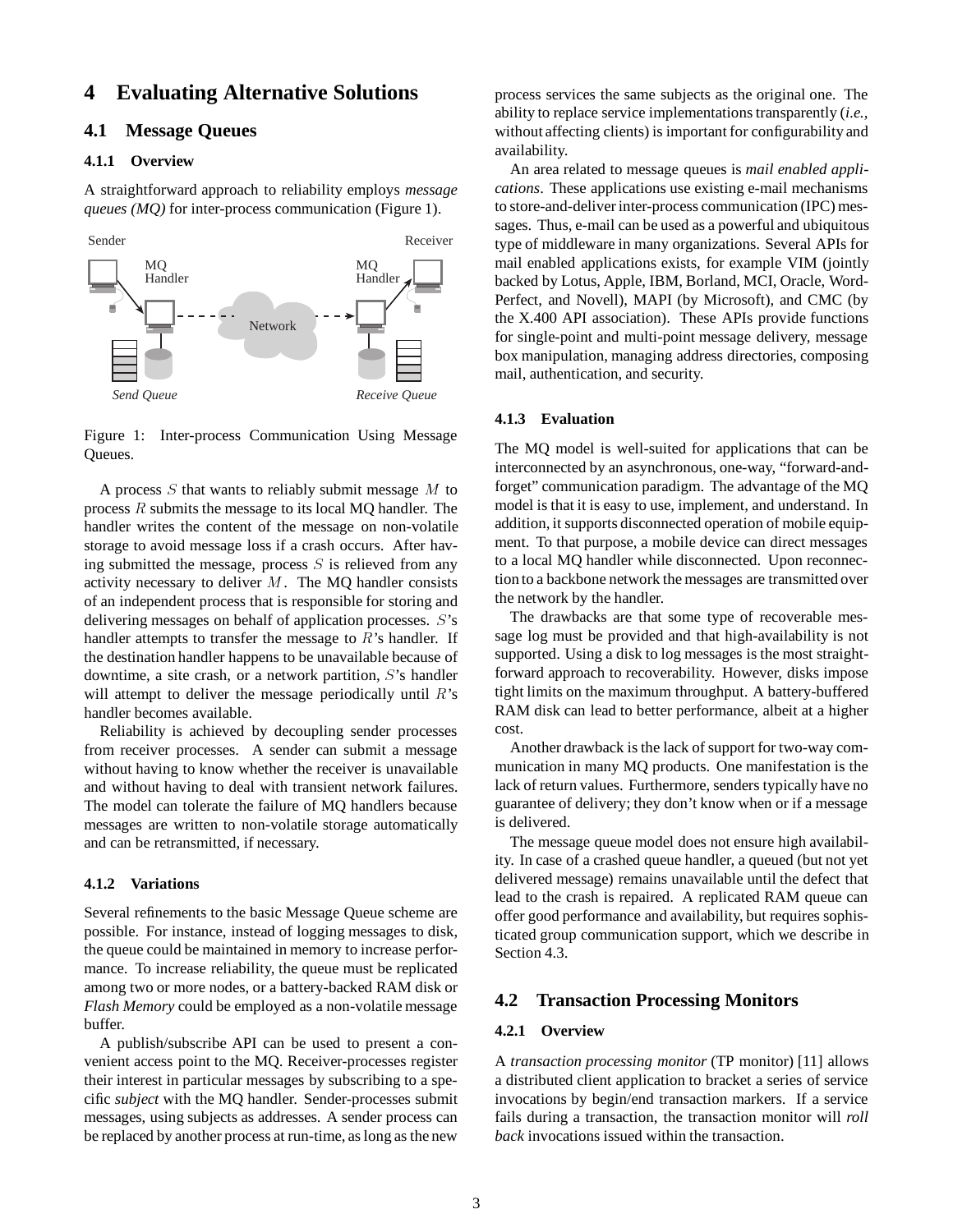TP monitors typically provide two-way commit protocols and serializability of requests (Figure 2). Thus, TP monitors can be used to maintain distributed data consistency in spite of crash failures, by employing a roll back mechanism. TP monitors are primarily aimed at *data-oriented* applications that manage distributed, persistent data objects. Examples of data-oriented applications include management information systems, flight-reservation systems, and business workflow management.



Figure 2: Transaction Processing Monitor.

### **4.2.2 Evaluation**

TP monitors are well-understood and have been applied to mission critical applications for many years. The primary limitations with traditional transaction models are (1) they are hard to program and (2) they introduce substantial performance overhead and excessive serialization in many situations such as groupware applications and real-time market data feeds. Various extensions have been proposed to cope with the serialization problem, notably nested atomic transactions.

### **4.3 Virtual Synchrony**

#### **4.3.1 Overview**

Virtual Synchrony is a distributed execution model that is lower-level and more fundamental than the message queue and transaction process monitoring mechanisms discussed earlier. The Virtual Synchrony model was originally developed by Ken Birman in the context of the Isis toolkit [7]. Virtual Synchrony guarantees that the behavior of a distributed application is predictable regardless of partial failures, asynchronous messaging, and objects that join and leave the system dynamically. At the core of the model are a *failure suspector service* and a *group abstraction*.

The failure suspector service detects faulty objects and guarantees that non-faulty objects have a consistent view of which objects are believed faulty. The failure suspector relies on timeouts to detect suspicious objects. It only detects crash failures; it assumes that objects fail by crashing without emitting spurious messages.

In an asynchronous system it is impossible to distinguish a crashed object from one that is very slow [12]. A downside of failure suspector services is that they might report a healthy object as suspicious, for example when a machine or a network happens to be temporarily overloaded. In practice, this is not a problem as long as (1) false suspicions occur infrequently and (2) failure beliefs are propagated to all objects that have an interest in the suspicious objects.

Without consistent views on partial failures the following situation might occur. A client application mistakenly believes a server object as faulty, due to a high temporary load on the server's machine. However, another client application is able to interact with that server without any problem. Believing the server has crashed, the first client requests the run-time system to create a new instance of the server on another host. The result is that now two servers with an inconsistent internal state exist, and that both clients and servers believe that the system is running correctly. In reality, the clients are submitting update requests to two different servers, which places the system into an inconsistent state.

High availability is ensured by process replication. To achieve this, Virtual Synchrony provides a *group abstraction* and a reliable multicast mechanism. Highly-availableobjects can be created on several computing nodes, the instances are then joined to an *object group* [6]. The object group abstraction allows programmers to assign a single object reference to a set of network objects that implement the same interface (Figure 3).



Figure 3: Object Group Computing in the Virtual Synchrony Model.

Object groups appear like single entities to the client application. Client requests are transparently multicast to the group. A request succeeds as long as at least one group member is operational. In contrast to TP monitors, Virtual Synchrony implements a *roll forward* recovery mechanism in which crashed objects are restarted and rejoined to their object group. Upon joining a group, an object obtains a copy of the replicated group state.

The application areas of Virtual Synchrony are primarily *process-oriented* applications. Process-oriented applications maintain a volatile state and communicate mainly by message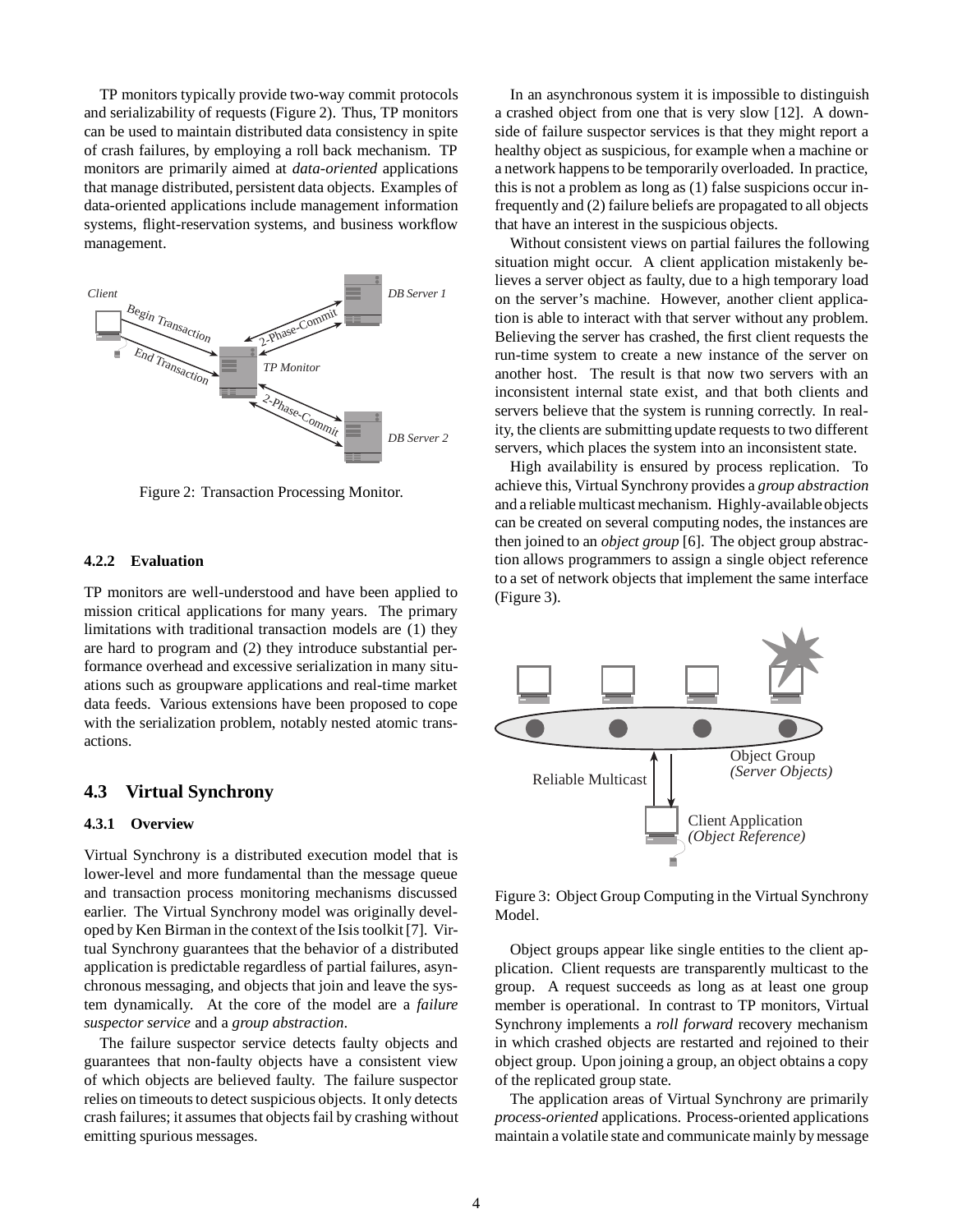passing and RPC. Examples of process-oriented applications include teleconferencing systems, PCS, real-time stock exchange feeds, and satellite surveillance systems.

The primary characteristics of process-oriented applications is that (1) low-overhead IPC is required, (2) their network objects often need to communicate in an asynchronous manner, (3) part of their network objects need to be highly available, and (4) little or no persistent state needs to be maintained. Database management systems and transaction monitors are thus not well-suited to coordinate the activities of a process-oriented application because they introduce an excessive amount of synchronization and overhead.

#### **4.3.2 Evaluation**

Generally speaking, Virtual Synchrony is appropriate for applications that need to maintain a distributed, volatile state. The model assumes that processes are rather tightly coupled and interested in up-to-date information on failures and group membership changes. This implies that applications are aware of the underlying Virtual Synchrony middleware. The middleware signals membership changes and failures to the server applications by delivering *upcalls* to them, the applications must be prepared to deal with those upcalls.

One downside of present work on Virtual Synchrony is that it has led to a variety of toolkits with incompatible, and often low-level, programming interfaces. Examples of toolkits that implement Virtual Synchrony are Horus, Isis, and Transis. Those toolkits provide a rather low-level message passing API in the form of C and SML programming libraries. Due to the lack of high-level abstractions, standard APIs, and frameworks, applications can become hard to implement, administer, and maintain.

## **5 A Unified Reliability Model**

The three models we described above provide different types of reliability, which are summarized in Figure 4. TP monitors are effective for orchestrating *data-oriented* distributed systems that manage persistent data. Message queues are well-suited for applicationsthat consist of *looselycoupled* processes that mainly interact asynchronously. Virtual Synchrony is a fundamental reliability model intended for *process-oriented* distributed systems that must be highly available.

While none of the models is powerful enough to be viewed as a complete solution to reliable distributed computing, they do provide complementary functionality and guarantees. In this section, we outline a unified object-oriented architecture that combines the three models and allows applications to pay only for reliability guarantees they need. For instance, in this architecture, asynchronous applications may employ a message queue without having to pay for the overhead incurred by a transaction monitor. Likewise, tightly-coupled, process-oriented applications can run efficiently atop of a virtually synchronous communication subsystem. Finally, data-oriented applications can access a "plug-in" TP monitor to coordinate access to distributed data objects.

Our architecture consists of an extended CORBA Object Request Broker (Figure 5). The ORB runs on top of a virtually synchronous group communication subsystem like Horus, Isis, Totem, or Transis [13]. This enhanced ORB supports the abstraction of an *object group* [6], meaning that CORBA objects of the same type can be named and accessed as a single entity. Object groups allow the run-time replication of stateful CORBA objects and efficient multicast of CORBA requests.



*Common Object Services*

Figure 5: Extended CORBA Architecture for Reliable Systems.

From the programmer's point of view, a virtually synchronous ORB appears like a conventional ORB, except that an extended CORBA API is presented [8]. The extended API provides functions for creating object groups, joining an object implementation to a group, destroying groups, and removing an object implementation from a group. These calls are provided through a special CORBA Object Adapter. Further, the ORB provides functionality that enhances reliability by allowing applications to set *upcalls*. These upcalls will be invoked by the ORB when certain object implementations are believed to be faulty. Such an upcall might either display a warning message, attempt to restart the crashed object, or introduce another application-specific behavior.

The TP Monitor and MQ Handler are provided in the form of plug-in OMG Common Object Services on top of the ORB. The virtually synchronous ORB facilitates the implementation of a TP monitor considerably. For instance, reliable multicast can be employed to deliver *commit* and *abort* notifications to objects that participate in a transaction. Failure detection is useful for detecting crashes that occur during a transaction.

In addition, Virtual Synchrony facilitates a robust and ef-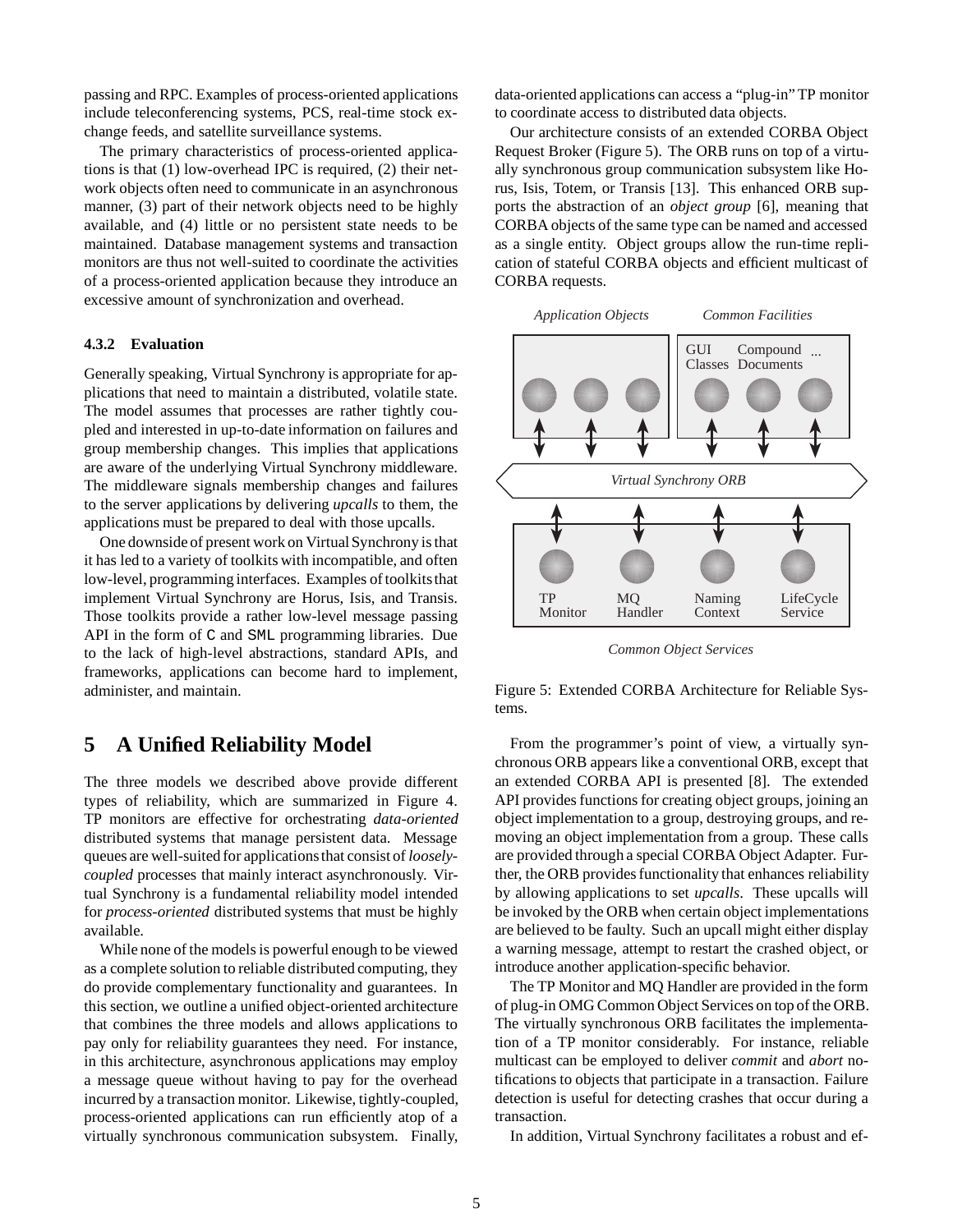|                                    | System<br>Model     | Overhead       | Reliability<br>Mechanism         | High<br>Availability | IPC                                        | <b>State</b><br>Transfer |
|------------------------------------|---------------------|----------------|----------------------------------|----------------------|--------------------------------------------|--------------------------|
| TP<br><b>Monitor</b>               | Data<br>Oriented    | High           | 2 phase<br>commit.<br>Roll-Back  | N <sub>0</sub>       | <b>Oueries</b><br><b>RPC</b>               | (Yes)                    |
| <b>Message</b><br>Queue            | Message<br>Oriented | Low or<br>High | Spooling,<br>Multi-<br>plexing   | No or<br>Yes         | Async.<br>Messages                         | N <sub>o</sub>           |
| <b>Virtual</b><br><b>Synchrony</b> | Process<br>Oriented | Low            | Replication,<br>Roll-<br>Forward | Yes                  | Async./<br>Sync.<br>Messages,<br>Multicast | Yes                      |

Figure 4: TP Monitors Versus Message Queues Versus Virtual Synchrony.

ficient implementation of the Message Queue model. An object group can be used to implement a replicated in-memory message log. Request-multicast is useful for distributing a message to all objects that have registered an interest in a certain subject. Thus, the messaging infrastructure can exploit hardware multicast where available, and does not impose any single point of failure.

# **6 Concluding Remarks**

Contemporary CORBA Object Request Brokers were built in a straightforward fashion using communication support provided by operating systems (notably BSD sockets and RPC). As a consequence, predicting the behavior of distributed applications implemented atop of such CORBA ORBs is often impossible when partial failures occur. This is becoming a serious problem since many organizations are planning to implement mission-critical software with CORBA.

In this paper we recommend extending the CORBA model to support the Virtual Synchrony model. This can be achieved by layering an ORB on top of a toolkit such as Horus, Isis, Totem, or Transis, rather than building directly atop sockets or other low-level communication mechanisms. Examples of CORBA ORBs that implement the Virtual Synchrony model are Orbix+Isis and Electra [8].

TP monitors have been in use for almost a decade, for example in mission critical banking applications. Well-known examples are Tuxedo and Transarc's Encina. CORBA request brokers also have been combined with TP monitors leading to products such as Orbix+Tuxedo. The OMG has recently standardized a TP monitor specification designed to be used in conjunction with CORBA applications.

Message queues have been extensively used in the financial domain for several years. This type of service is often referred to as *message oriented middleware (MOM)*, *infor-* *mation buses*, or *event streams*. Examples are Isis Message Distribution System, TIBCO Information Bus, Iona's OrbixTalk, and IBM's MQSeries. The OMG has recently standardized an Event Channel service specification to be used in conjunction with CORBA applications.

OrbixTalk, for example, is an OMG compliant Event Service that distributes requests via IP multicast. It employs negative acknowledgements to make sure that a request is delivered to every object that has subscribed for it. However, OrbixTalk neither provides totally ordered multicast nor provides Virtual Synchrony. Furthermore, requests can get lost under high load situations or when a receiver detects that it has missed a message after the sender has discarded that message from its internal message queue.

Portions of the integrated architecture outlined in this paper have been realized in the context of the Orbix+Isis and Electra projects [8]. Orbix+Isis and Electra are CORBA object request brokers that run on top of Virtual Synchrony toolkits such as Isis. Unfortunately, both ORBs are suited to support process-oriented applications, but do not provide a TP monitor service to accommodate applications that manage distributed data objects. We expect that subsequent generations of CORBA middleware will support this behavior.

# **References**

- [1] Object Management Group,*The Common Object Request Broker: Architecture and Specification*, 1995. Revision 2.0.
- [2] S. Vinoski, "CORBA: Integrating Diverse Applications Within Distributed Heterogeneous Environments," *IEEE Communications Magazine*, vol. 14, February 1997.
- [3] I. Pyarali, T. H. Harrison, and D. C. Schmidt, "Design and Performance of an Object-Oriented Framework for High-Performance Electronic Medical Imaging," *USENIX Computing Systems*, vol. 9, November/December 1996.